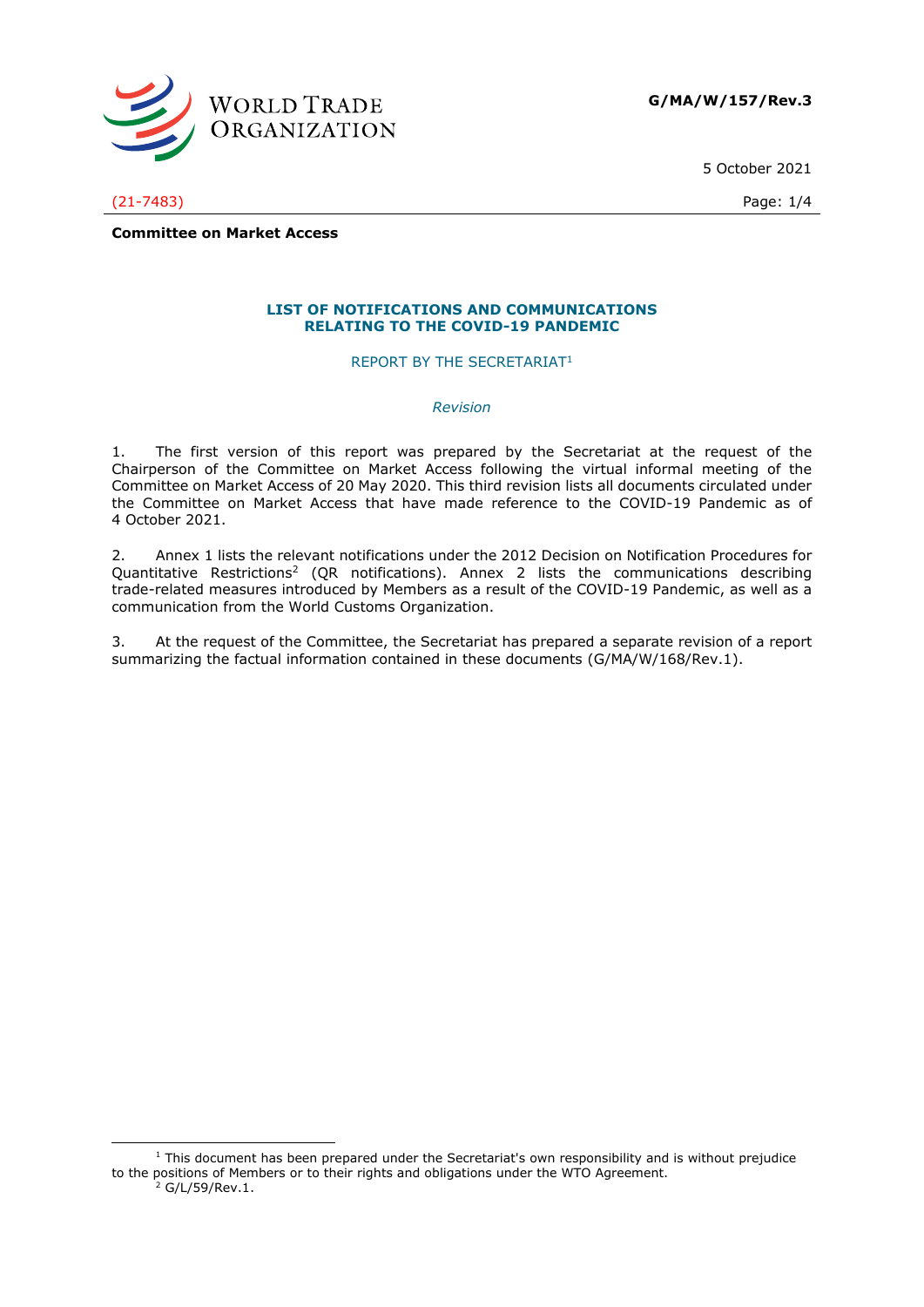# - 2 -

### **ANNEX 1**

#### LIST OF QR NOTIFICATIONS WITH A REFERENCE TO THE COVID-19 PANDEMIC

| <b>Member</b>             | <b>Document Symbol</b>       | <b>Circulation Date<sup>1</sup></b> |
|---------------------------|------------------------------|-------------------------------------|
| 1. Albania                | G/MA/QR/N/ALB/1/Add.1        | 27.03.2020                          |
| 2.<br>Argentina           | G/MA/QR/N/ARG/2              | 10.02.2021                          |
| Australia<br>3.           | G/MA/QR/N/AUS/3/Add.1        | 16.04.2020                          |
|                           | G/MA/QR/N/AUS/3/Add.1/Corr.1 | 29.04.2020                          |
|                           | G/MA/QR/N/AUS/4              | 12.05.2020                          |
|                           | G/MA/QR/N/AUS/4/Add.1        | 18.06.2020                          |
|                           | G/MA/QR/N/AUS/4/Add.2        | 08.09.2020                          |
|                           | G/MA/QR/N/AUS/5              | 05.10.2020                          |
|                           | G/MA/QR/N/AUS/4/Add.3        | 18.12.2020                          |
| Bahrain, Kingdom of<br>4. | G/MA/QR/N/BHR/1/Rev.1/Add.1  | 30.03.2020                          |
|                           | G/MA/QR/N/BHR/1/Rev.1/Add.2  | 20.04.2021                          |
| 5.<br>Bangladesh          | G/MA/QR/N/BGD/1              | 16.04.2020                          |
|                           | G/MA/QR/N/BGD/1/Corr.1       | 27.05.2020                          |
| <b>Brazil</b><br>6.       | G/MA/QR/N/BRA/2/Add.1        | 03.06.2020                          |
|                           | G/MA/QR/N/BRA/2/Add.2        | 01.02.2021                          |
| 7. Cambodia               | G/MA/QR/N/KHM/1              | 30.07.2021                          |
| 8.<br>Colombia            | G/MA/QR/N/COL/1              | 02.04.2020                          |
|                           | G/MA/QR/N/COL/1/Add.1        | 09.06.2020                          |
|                           | G/MA/QR/N/COL/1/Add.2        | 19.01.2021                          |
| Costa Rica<br>9.          | G/MA/QR/N/CRI/3/Add.1        | 17.04.2020                          |
|                           | G/MA/QR/N/CRI/3/Add.2        | 02.07.2020                          |
|                           | G/MA/QR/N/CRI/4              | 06.10.2020                          |
| 10. Ecuador               | G/MA/QR/N/ECU/1              | 14/04/2021                          |
|                           | G/MA/QR/N/ECU/1/Add.1        | 19/07/2021                          |
| 11. Egypt                 | G/MA/QR/N/EGY/1              | 14.04.2020                          |
|                           | G/MA/QR/N/EGY/1/Rev.1        | 28.04.2020                          |
|                           | G/MA/QR/N/EGY/1/Rev.1/Add.1  | 24.06.2020                          |
|                           | G/MA/QR/N/EGY/1/Rev.1/Add.2  | 10.12.2020                          |
| 12. El Salvador           | G/MA/QR/N/SLV/1              | 27.09.2021                          |
| 13. European Union        | G/MA/QR/N/EU/4/Add.1         | 08.04.2020                          |
| <b>EU27</b>               | G/MA/QR/N/EU/4/Add.2         | 07.05.2020                          |
|                           | G/MA/QR/N/EU/4/Add.3         | 16.06.2020                          |
|                           | G/MA/QR/N/EU/5/Add.1         | 05.02.2021                          |
|                           | G/MA/QR/N/EU/5/Add.2         | 16.03.2021                          |
|                           | G/MA/QR/N/EU/5/Add.3         | 31.03.2021                          |
|                           | G/MA/QR/N/EU/5/Add.4         | 11.05.2021                          |
|                           | G/MA/QR/N/EU/5/Add.5         | 09.07.2021                          |
|                           | G/MA/QR/N/EU/5/Add.6         | 16.07.2021                          |

 $<sup>1</sup>$  In the original language.</sup>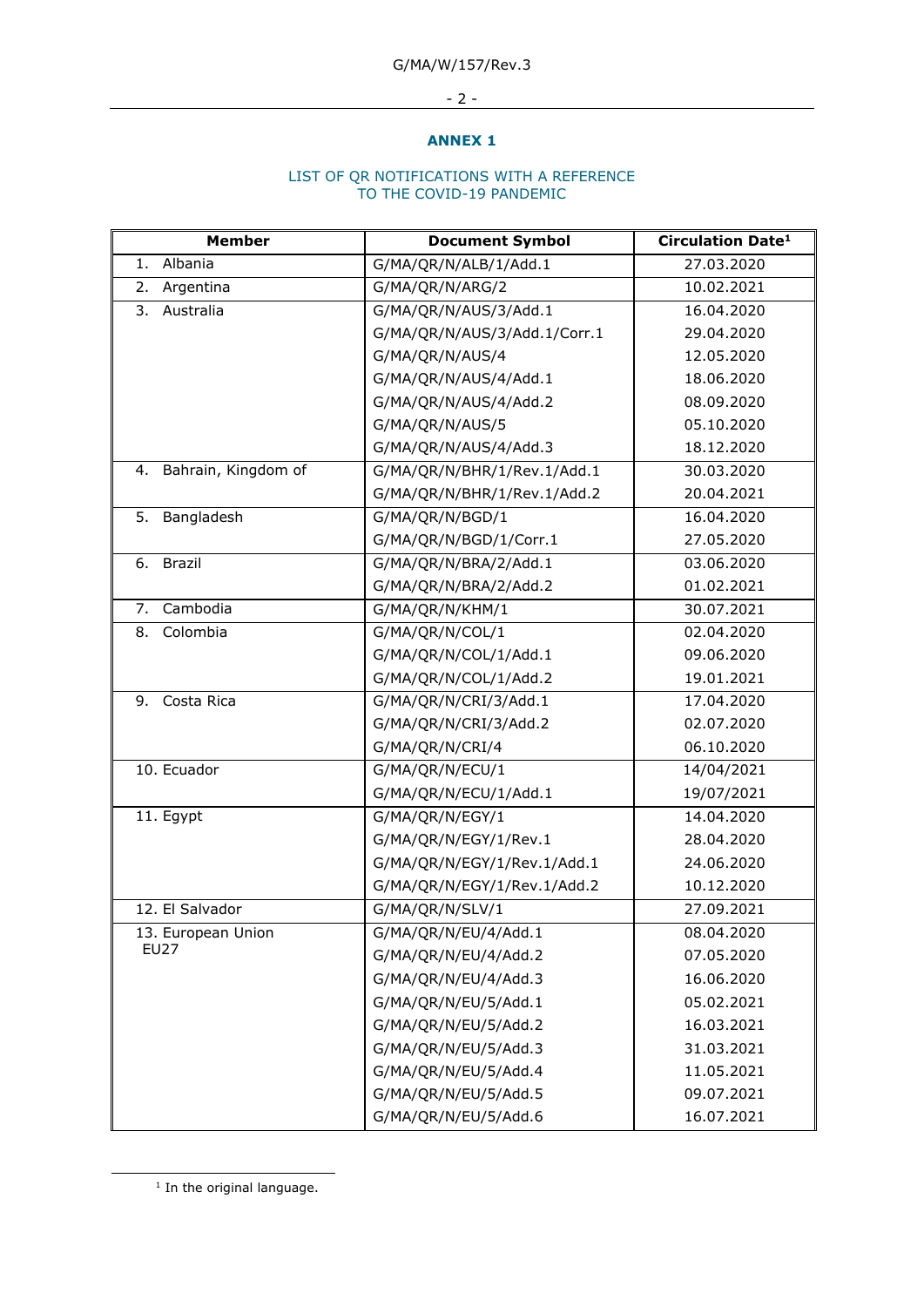| <b>Member</b>                | <b>Document Symbol</b>       | <b>Circulation Date<sup>1</sup></b> |
|------------------------------|------------------------------|-------------------------------------|
| 14. The Gambia               | G/MA/QR/N/GMB/1              | 28.09.2021                          |
| 15. Georgia                  | G/MA/QR/N/GEO/2/Add.1        | 15.04.2020                          |
|                              | G/MA/QR/N/GEO/2/Add.2        | 28.07.2020                          |
| 16. Hong Kong, China         | G/MA/QR/N/HKG/5              | 30.10.2020                          |
| 17. India                    | G/MA/QR/N/IND/3              | 29.09.2021                          |
| 18. Israel                   | G/MA/QR/N/ISR/1              | 06.05.2020                          |
|                              | G/MA/QR/N/ISR/1/Add.1        | 16.06.2020                          |
|                              | G/MA/QR/N/ISR/1/Add.2        | 30.10.2020                          |
| 19. Korea, Rep. of           | G/MA/QR/N/KOR/2/Add.1        | 14.04.2020                          |
|                              | G/MA/QR/N/KOR/2/Add.1/Corr.1 | 22.06.2020                          |
|                              | G/MA/QR/N/KOR/2/Add.2        | 22.06.2020                          |
|                              | G/MA/QR/N/KOR/2/Add.3        | 20.07.2020                          |
|                              | G/MA/QR/N/KOR/2/Add.4        | 31.08.2020                          |
|                              | G/MA/QR/N/KOR/2/Add.5        | 06.10.2020                          |
|                              | G/MA/QR/N/KOR/3              | 13.10.2020                          |
|                              | G/MA/QR/N/KOR/3/Add.1        | 06.11.2020                          |
| 20. Kyrgyz Republic          | G/MA/QR/N/KGZ/1/Add.1        | 24.03.2020                          |
|                              | G/MA/QR/N/KGZ/1/Add.7        | 21.04.2021                          |
|                              | G/MA/QR/N/KGZ/1/Add.9        | 06.07.2021                          |
| 21. Malaysia                 | G/MA/QR/N/MYS/1/Add.1        | 23.09.2021                          |
| 22. Moldova, Rep. of         | G/MA/QR/N/MDA/1/Add.1        | 29.05.2020                          |
|                              | G/MA/QR/N/MDA/1/Add.2        | 19.10.2020                          |
| 23. North Macedonia          | G/MA/QR/N/MKD/1              | 01.04.2020                          |
| 24. Norway                   | G/MA/QR/N/NOR/1/Add.1        | 05.06.2020                          |
| 25. Paraguay                 | G/MA/QR/N/PRY/1              | 14.05.2020                          |
|                              | G/MA/QR/N/PRY/1/Corr.1       | 26.05.2020                          |
|                              | G/MA/QR/N/PRY/1/Add.1        | 29.05.2010                          |
| 26. Peru                     | G/MA/QR/N/PER/2              | 23.06.2020                          |
| 27. Saudi Arabia, Kingdom of | G/MA/QR/N/SAU/1              | 18.06.2020                          |
| 28. Switzerland              | G/MA/QR/N/CHE/3              | 22.07.2020                          |
| 29. Thailand                 | G/MA/QR/N/THA/2/Add.2        | 30.03.2020                          |
|                              | G/MA/QR/N/THA/2/Add.3        | 02.04.2020                          |
|                              | G/MA/QR/N/THA/2/Add.4        | 21.05.2021                          |
| 30. Turkey                   | G/MA/QR/N/TUR/2/Add.1        | 09.04.2021                          |
| 31. Ukraine                  | G/MA/QR/N/UKR/4/Add.2        | 31.03.2020                          |
|                              | G/MA/QR/N/UKR/4/Add.4        | 19.05.2020                          |
|                              | G/MA/QR/N/UKR/4/Add.5        | 09.06.2020                          |
|                              | G/MA/QR/N/UKR/4/Add.6        | 10.07.2020                          |
| 32. United Kingdom           | G/MA/QR/N/EU/4/Add.3         | 16.06.2020                          |
|                              | G/MA/QR/N/GBR/1              | 15.04.2021                          |
| 33. United States            | G/MA/QR/N/USA/4/Add.1        | 14.05.2020                          |
|                              | G/MA/QR/N/USA/4/Add.2        | 01.09.2020                          |
|                              | G/MA/QR/N/USA/5/Add.1        | 01.02.2021                          |
|                              | G/MA/QR/N/USA/5/Add.2        | 16.09.2021                          |
| 34. Viet Nam                 | G/MA/QR/N/VNM/1              | 19.08.2020                          |